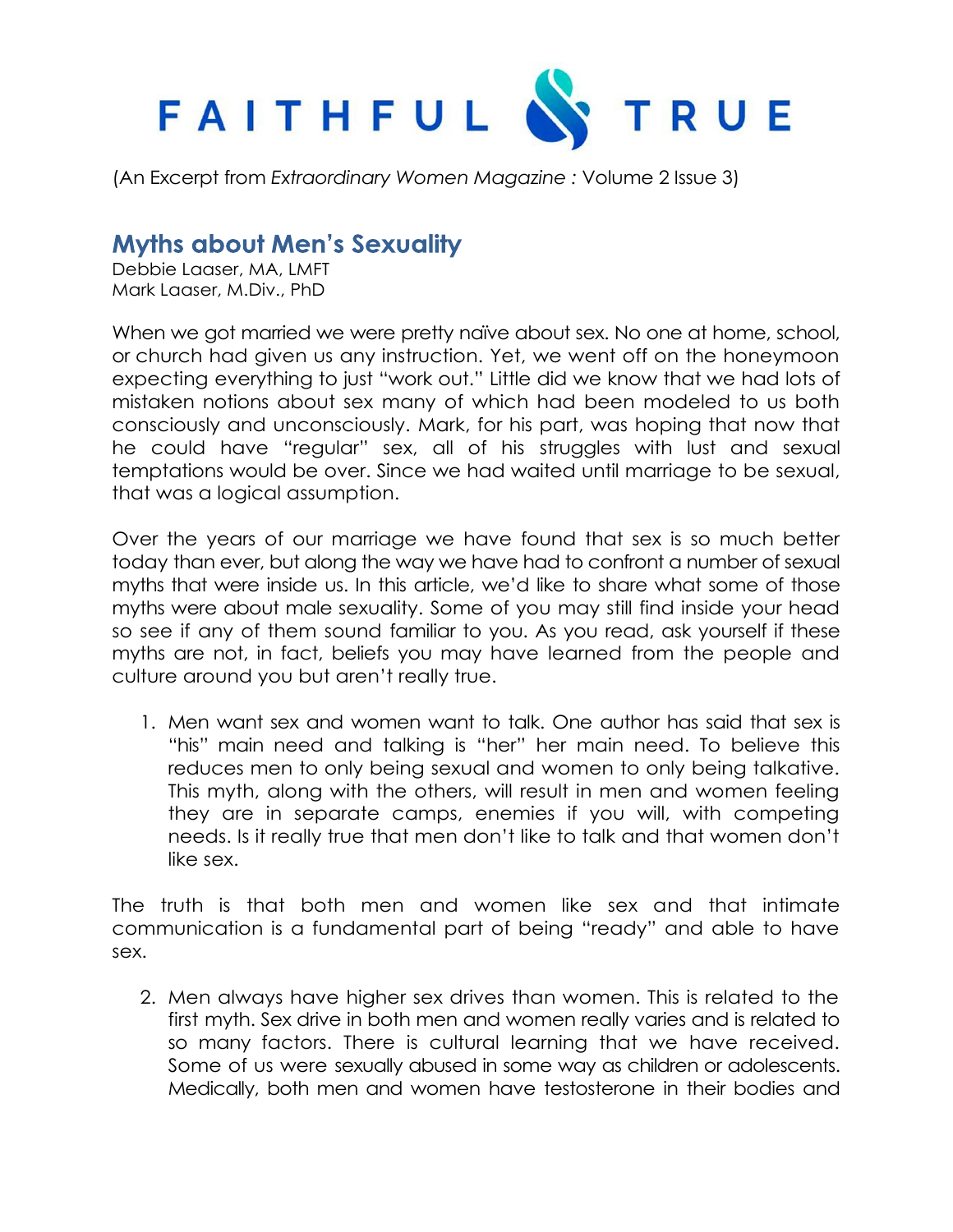the level of that can really vary based on our genetics. It can also vary particularly as we get older. In our experience and according to some research, some men have lower sex drive for one of these reasons and their wives have a higher one. Given the myth, the men who have a low sex drive and the women who have a high sex drive may think they are really strange. Feeling that leads to sexual shame.

3. If men don't have an orgasm every 48-72 hours, they won't be able to stay sexually pure. One popular series of books about "everyman's" battle with sex advocates that women should realize how much men struggle with sex and that it is their obligation to help them by being regularly sexually available. We know this one too as Mark had learned this popular cultural belief and used the argument frequently in our early days.

It is not true, however, and is based on faulty scientific thinking. A man's brain always adjusts to whatever is put into it. The brain chemistry that is created by sex can create a "tolerance" effect. The more sex a man (or woman) has the more the brain will adjust to it. A man who comes to expect sex at a certain frequency will always want more eventually.

It is not true either that a woman has control over her husband's sexual purity. That is way too much responsibility for any other person. Yes, there are incredible sexual temptations in the world. Today, through accountability, there are many ways that any man can learn to withstand those and lead the life that God calls him to lead. Being that man should be based on emotional and spiritual health. We find that men who demand sex are really hurt and angry about a variety of issues all of which can be dealt with in healthy ways.

It is true is that a man and woman's brain expects sex, according to the original settings put there by God, one to two times a month. What is also true is that when a man doesn't get sex they can go indefinite periods of time without it. Some urologists would argue that regular sex is an important function of prostate health. While this is true to a certain degree, the body has many ways to compensate for not being sexual. No man has ever "exploded" because they haven't had enough sex.

4. If men can't get enough sex from their wives, they will have no choice but to seek it elsewhere. This belief can be very dangerous and lead some men to very sinful extremes such as pornography and even affairs. We have found that some Christian men even use this belief to justify a habit of masturbating believing that "everybody does it" so it is the norm and nothing is wrong with it. It is true that most men, and even women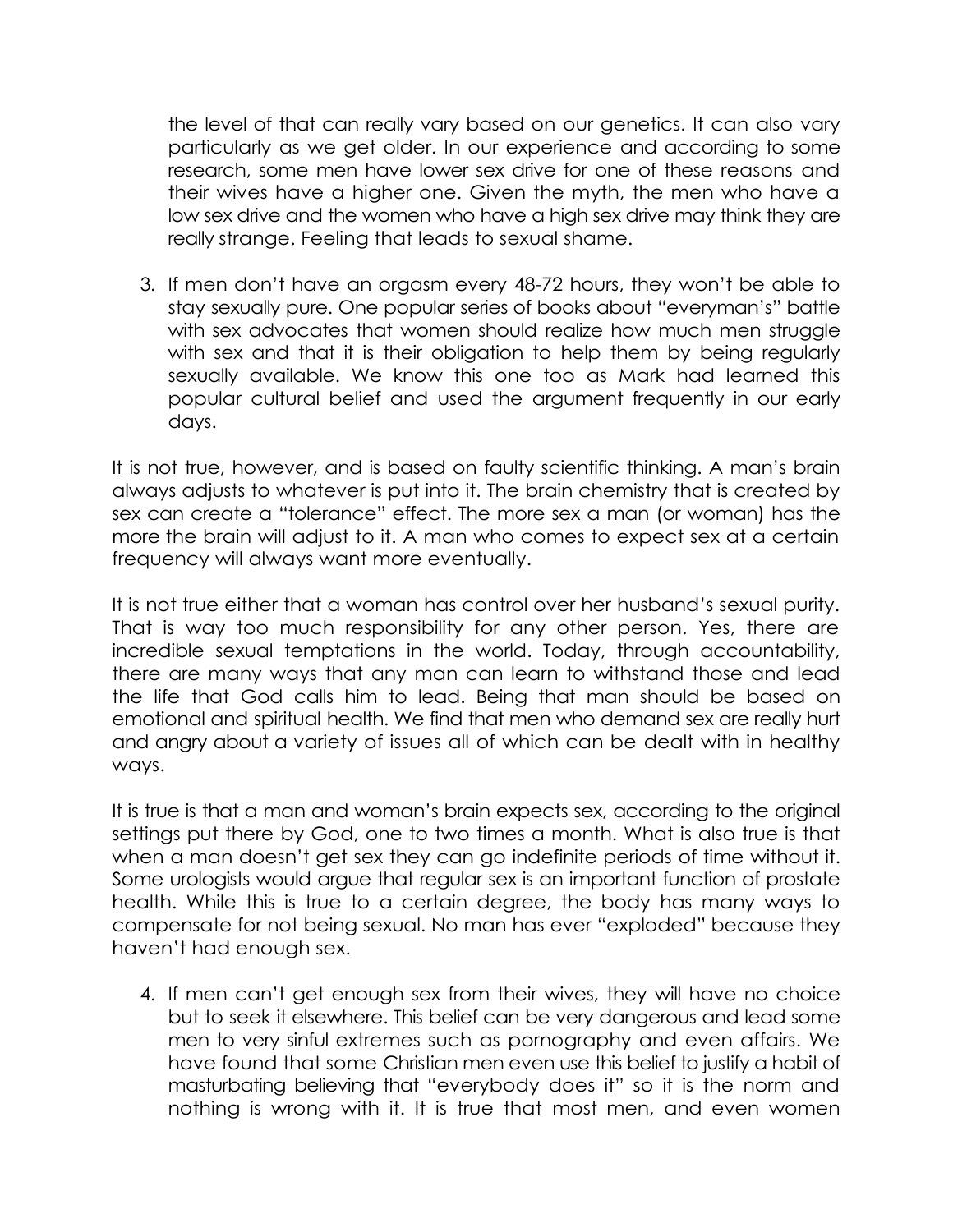these days, experiment with masturbation. While that is "normal" it is not normal to get involved in an ongoing pattern of doing it. Even those who justify it saying that they only think of their wife are misguided.<sup>1</sup>

It is true is that there is no reason to justify any kind of sexual acting out by a man. Husbands who blame their wife and use their lack of sexual passion as an excuse to do so are very misguided. God calls all men to be pure. There are spiritual disciplines that everyman can use to depend on God and not on sex.

When a man uses scripture to demand that his wife "serve" him in sexual ways, he is guilty of a very angry form of spiritual abuse.

5. A man's sense of self-esteem is directly tied to whether his wife will take care of his sexual needs. Even when a wife doesn't feel like being sexual, she should submit so as to build her husband's positive feeling about himself. A husband doesn't really care that she isn't fully present, as long as he gets his sexual needs met.

Is that really what men want, to have their self-esteem tied into their sexual activity? We find that women who are truly only submitting and not enjoying sex, are really building up resentment that will have a very negative effect on the whole marital relationship.

It is true that men can have self-esteem and that this should be based on his relationship to God and to others.

6. Emotional and spiritual intimacy will develop if a wife submits to sex. This last belief has adopted the standard of the world. Sex is the main thing. If couples have enough of it, their relationship will be much healthier. We even saw a news story recently of a pastor who asked the married couples in his congregation to have sex every day for a month. This pastor said that doing so would increase intimacy and decrease the divorce rate.

How wrong can the order be? What is true is that God calls couples to be emotionally intimate first, best friends. In marriage, he calls them to be soul mates, a one flesh union. Then sex becomes an expression of it. That is the right order.

When we get the order of intimacy right certain passages of Scripture like Paul's teaching in I Corinthians 7 and Romans 5 make more sense. We are called to marriage for many reasons one of which is to withstand the sexual temptations of the world. The way to do so is not to have lots of sex, but to be companions in the journey of intimate marriage. Being sexual in a marriage is always a matter